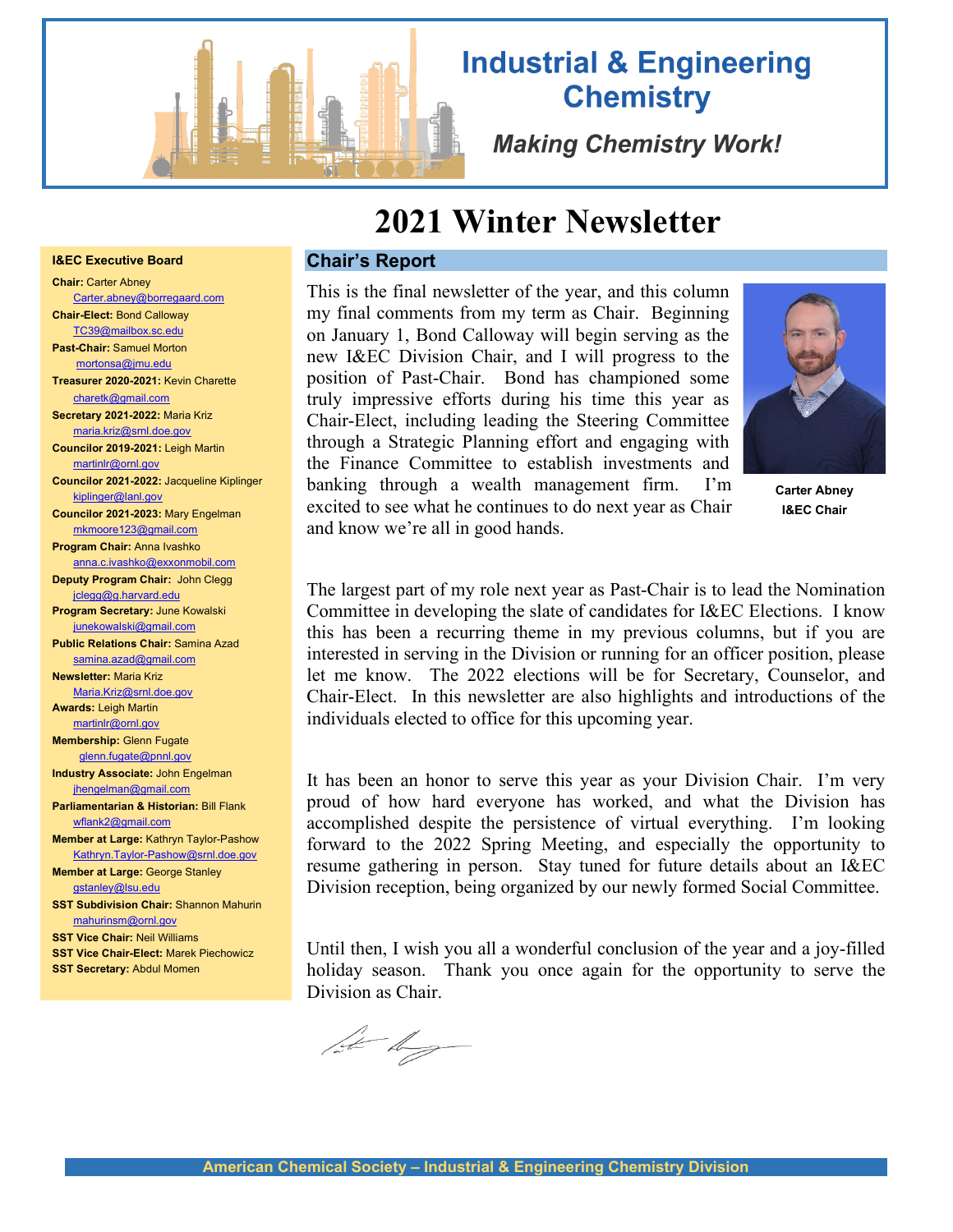## **Chair Elect Report**

The Steering committee has been hard at work defining a new strategic plan for the I&EC division. Over a series of meetings, we have defined a strategy and have finalize tactical goals that will be achieved over the next few years. The strategy for expanding I&EC's portfolio lies on three principal attributes:1) Communicating national science & engineering issues and problems, 2) Aligning I&EC's capabilities with government related program funding, and 3) Customer engagement. Tactical goals include conducting social events around award symposia and other events, building a financial policy that is long standing and enduring and establishing a young professional award symposia connected to the Young Chemist Committee.



**Bond Calloway Chair Elect**

## **I&EC Election Results**

The I&EC elections are complete, and the results are: 2022 Chair- Elect: Anna Ivashko 2022-2023 Treasurer: Kevin Charette 2022-2024 Councilor: Leigh Martin

#### **Chair-Elect**

Anna Ivashko has been involved with the I&EC Division since March 2019. She started out as a Programming Secretary, and in March 2020 became a Programming Chair and has served as the Programming Chair since. Despite the challenging environment of COVID-19 pandemic, Anna along with the support of Programming Deputy Chair and Programming Secretary was able to leverage and pivot I&EC Programming and successfully carry out 2020 and 2021 Programs in virtual and ever-changing environment and our Programming is running successfully. Her vision for the future of the I&EC Division is around bringing in young professionals and have them interested in Industrial and Engineering Chemistry and where their work and skills can make impact. She is also interested in helping the young professionals connect with and learn from more experienced members be it about ACS, work, chemistry, or other I&EC topics.

Anna has a mixed background in chemistry and data analytics. In her daily job she serves as a bridge between the data and experimental communities and her work primarily focuses on scale-up of novel materials. She joined ExxonMobil as a contractor Laboratory Technician in 2015, became a permanent hire Research Technician in 2019, and Catalyst Scale-Up Technologist in 2019. Outside of work Anna enjoys travelling around the world, skiing, going to the beach, reading, flying, and hiking.

#### **Treasurer**

Kevin Charette received his BA in Chemistry in 2012 from Ferris State University. He worked doing development work in the lab for US Paint, a paint and coatings company, before going out into the field as a Technical Service Representative. He currently works as an Account Manager for US Paint.

He has been an active member of ACS since 2011 and been involved with I&EC since 2016, serving as Chair-Elect (2017) and Chair (2018) of the Applied Chemical Technology subdivision of I&EC and as Treasurer of I&EC since 2020.

#### **Counselor**

Leigh R. Martin holds a B Sc. In Chemistry (1998) University of York, an M Sc. In Instrumentation and Analytical Science (1999) UMIST, and Ph D in Chemistry (2003) from the University of Manchester. Leigh has held research positions at British Nuclear Fuels, Washington State University, Idaho National Laboratory. In 2016 he moved to Oak Ridge National Laboratory as a Senior R&D Scientist and is currently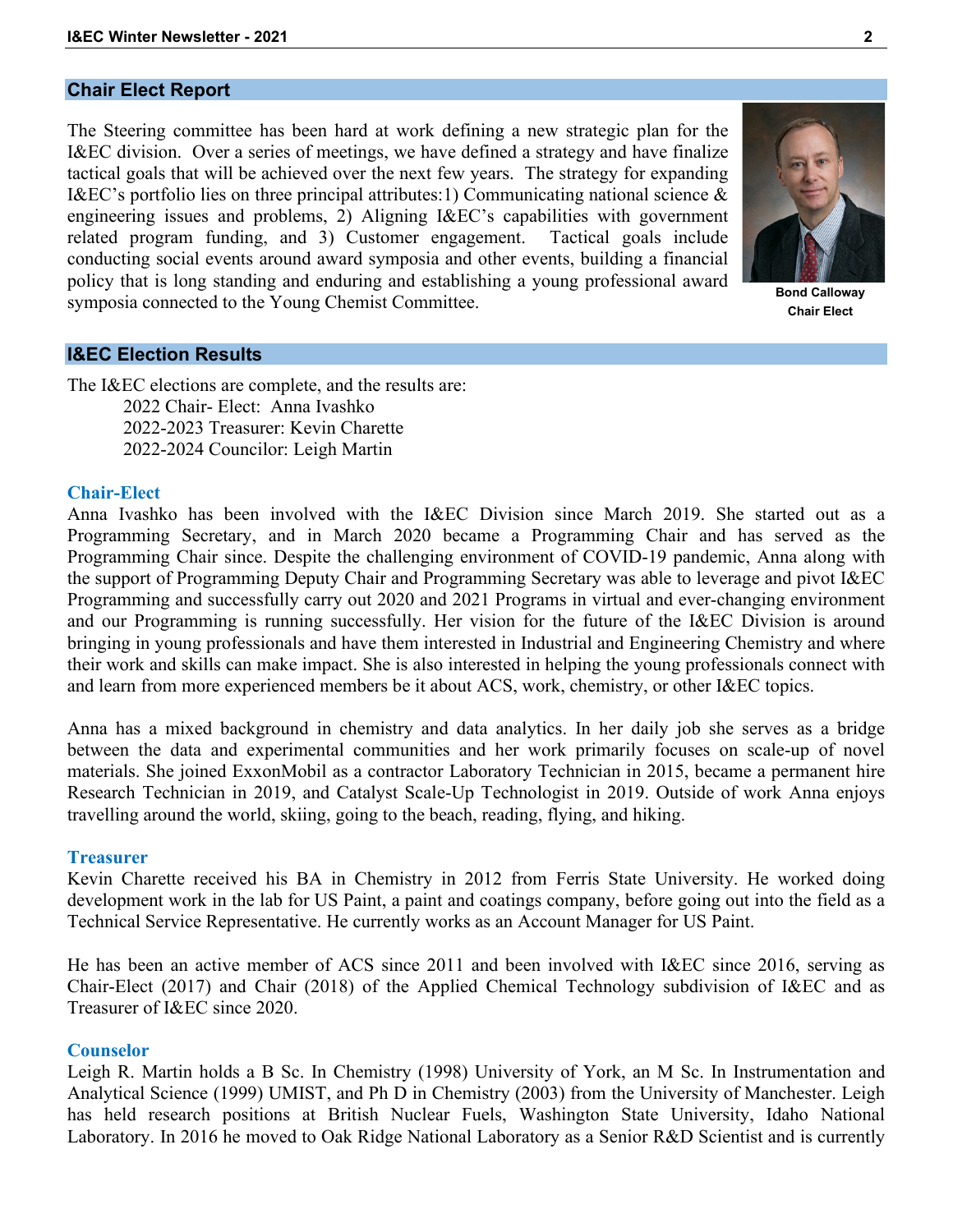the Group Leader of the Fuel Cycle Chemistry group. His research is currently focused on f-element separations and coordination chemistry and nuclear nonproliferation and safeguards. Dr. Martin has been a member of the ACS since 2005 his previous service includes 2012 Chair of the Separation Science and Technology Subdivision of I&EC, 2015 Chair of I&EC Division and 2019 Councilor for I&EC Division.

Leigh's belief is that the industrial chemistry community has a lot to offer ACS council as our community is the ultimate end goal of chemistry research, however the needs of this community is often forgotten. During the last 2 years he worked on the MAC committee in the development of Membership 2.0, that should be rolling out in 2022, it is his hope that this is one of the ways that ACS will promote more value for our industrial members. He is honored to serve the I&EC members for another term as Councilor for the Division of Industrial & Engineering Chemistry.

## **Salute to Excellence- I&EC Division Fellows**

The I&EC is pleased to recognize the 2022 Class of I&EC Division Fellows for service to chemistry and the American Chemical Society.

I&EC Division Fellow: Dr. Mou Paul International I&EC Division Fellow: Dr. Jae Hwan Sim Early Career I&EC Division Fellow: Dr. Bingjun Xu Applied Chemical Technology I&EC Division Fellow: Susan Koster

## **I&EC Division Fellow**



The Industrial & Engineering Chemistry Division Fellow is awarded to a chemist or engineer based on significant, innovative contributions to the areas in which they have published within applied chemistry and/or chemical engineering. The I&EC Division would like to recognize Dr. Mou Paul and welcome her into the class of 2022 I&EC Division Fellows.

Dr. Mou Paul is a leading expert in fundamental polymer science and its application towards sustainability and addressing pressing societal challenges. In her 18-years of academic and industrial research, Dr. Paul has contributed to advancing technologies in diverse research areas – spanning from fuel cells, water purification to sustainable

packaging, modifiers for industrial and automotive applications and waste plastic recycling. Her major contribution has been in inventing new generations of polyamide membranes which have been commercialized in several commercial reverse osmosis (RO) products. Dr. Paul is also a strong believer in collaboration and advancing fundamental science to drive innovation and solve the toughest problems. Her recent collaborative work in water purification membrane was featured as the cover page in Science this year. In addition to RO, Dr. Paul is a leading expert in nanofiltration (NF) membrane technology used in specialty application areas. Dr. Paul has also recently worked on chemical modification of polyethylene that has wide ranging application in sustainable packaging, polymer recycling and as modifiers for enhancing the performance of engineered polymers in industrial applications. Dr. Paul earned her Ph.D. in Macromolecular Science & Engineering from Virginia Tech. To date, she has filed 151 global patents with 53 granted to date. Dr. Paul has been invited in many conferences including GRC, APS and ACS workshops. She has published and presented close to 40 scientific papers and presentations. Dr. Paul has been recognized with various awards including ACS's Women Chemist Committee Rising Star award. She is passionate about advancing women technical leadership and engagement in chemical enterprises.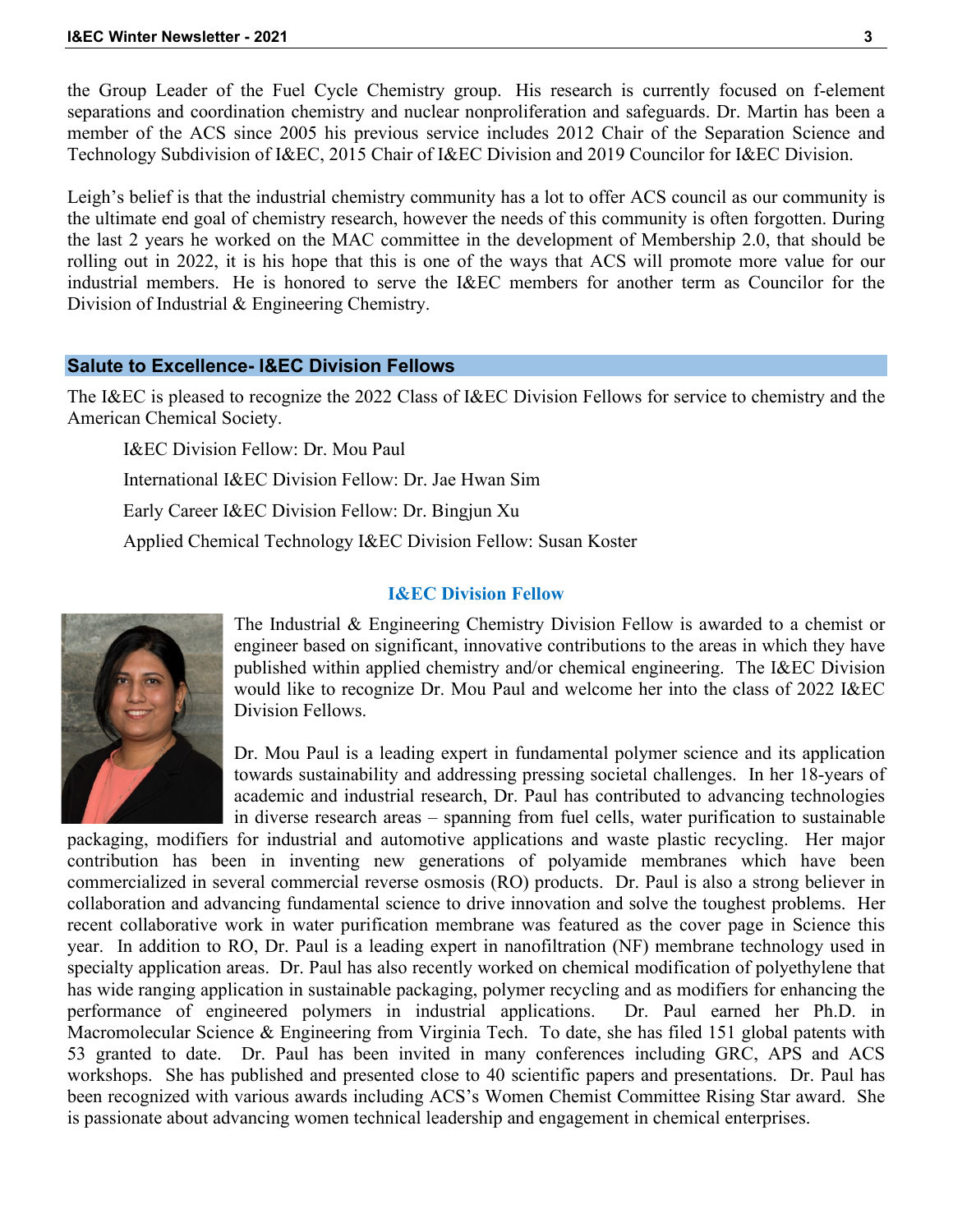#### **International I&EC Division Fellow**



The Industrial & Engineering Chemistry Division International Fellow is awarded to a chemist or engineer who resides outside of the United States of America based on significant, innovative contributions to the areas in which they have published within applied chemistry and/or chemical engineering. The I&EC Division would like to recognize Dr. Jae Hwan Sim and welcome him into the class of 2022 I&EC Division Fellows.

Dr. Jae Hwan Sim is a Principal Investigator for DuPont Electronics & Industrial within their Semiconductor Technologies Lithography business located at the DuPont

Korea Technology Center in Hwaseong, South Korea. He received his PhD in Chemistry from Seoul National University in 2010 and then joined DuPont Electronics & Industrial (former Dow Electronic Materials) in 2011 as a Senior Chemist following a one-year post-doctoral research position at the National Institute of Standards and Technology Material Science and Engineering Lab in Gaithersburg, MD. Since 2011, Dr. Sim has focused his scientific career at DuPont on developing a wide array of technologies to include novel gap-filling materials, bottom antireflective coatings (BARCs), and Extreme Ultraviolet (EUV) underlayers to enable complicated, high-resolution photolithographic processes. He is a named inventor on over 15 granted patents and has contributed to the successful commercialization of over 10 new materials that are widely used in in the fabrication of advanced semiconductor devices that are used to in electronics all around the world.

#### **Early Career I&EC Division Fellow**



The Early Career Fellow is awarded to a chemist or engineer in the early stage of their career based on innovative contributions to the areas in which they have published within applied chemistry and/or chemical engineering. The I&EC would like to recognize Professor Bingjun Xu as the recipient of the I&EC Fellow Award for the class of 2022.

Bingjun Xu is the Ge Li and Ning Zhao Chair Professor at the College of Chemistry and Molecular Engineering of Peking University. Dr. Xu received his

Ph.D. in Physical Chemistry, advised by Profs. Friend and Madix, from Harvard University in 2011, and then worked with Prof. Davis at Caltech as a postdoctoral researcher. Dr. Xu started his independent research career in the Department of Chemical & Biomolecular Engineering at University of Delaware in 2013 as an Assistant Professor, and was promoted to a Centennial Development Associate Professor in 2019. Dr. Xu joined the College of Chemistry and Molecular Engineering of Peking University in 2020. The current research interest of the Xu lab spans heterogeneous catalysis, electrocatalysis and in-situ/operando spectroscopy. Dr. Xu is an awardee of US NSF Early Career Award (2017), US Air Force Office of Scientific Research Young Investigator Award (2016), ACS Petroleum Research Fund Doctoral New Investigator Award (2015), the I&EC Class 2018 Influential Researchers (2018). He published more than 100 peer reviewed articles with an H index of 40.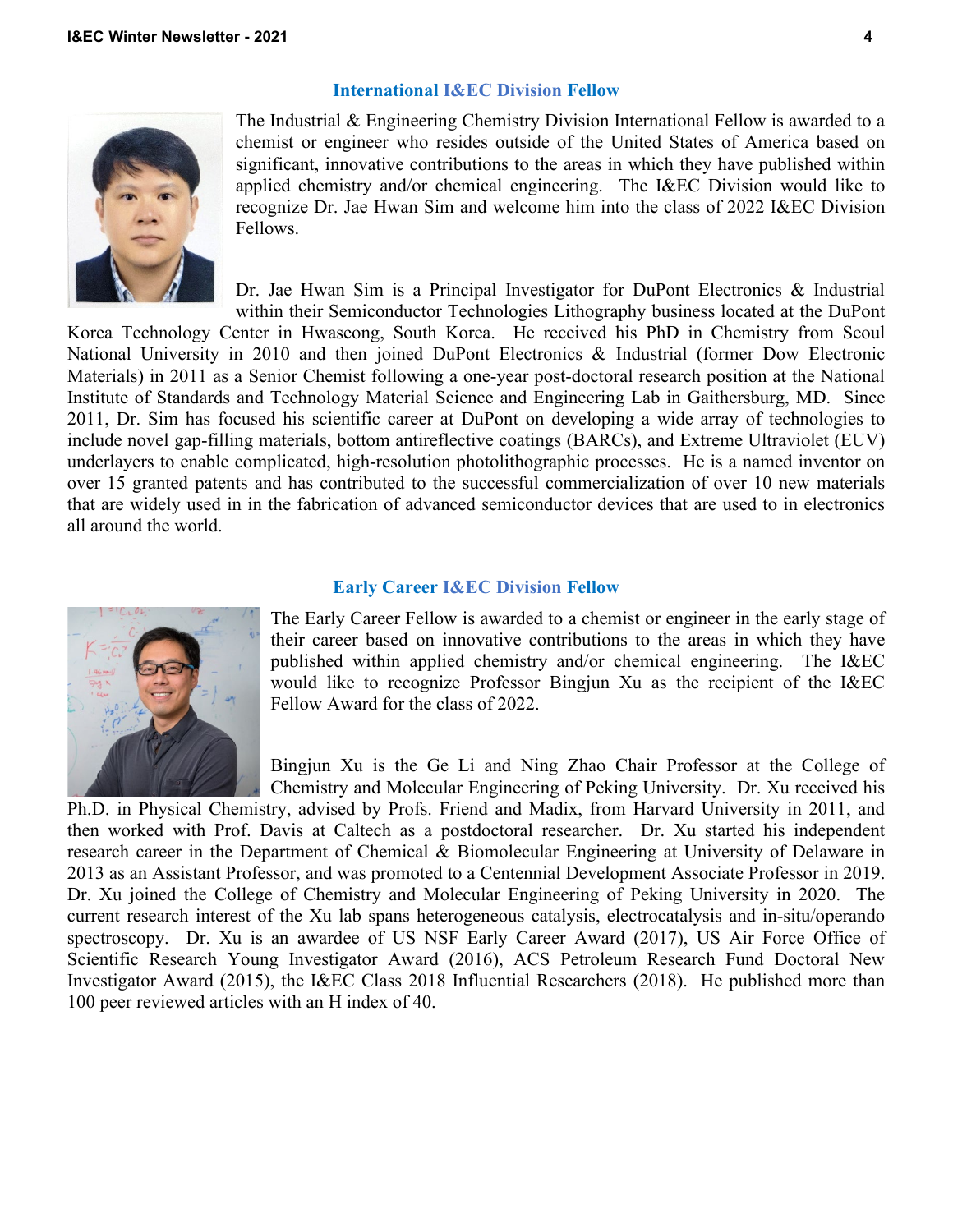# **Applied Chemical Technology I&EC Division Fellow**



The Industrial & Engineering Chemistry Division Applied Chemical Technology Fellow is awarded to a chemist or engineer based on significant, innovative contributions to the areas in which they have published within applied chemistry and/or chemical engineering. The degree focuses on contributions from applicants who have a terminal undergraduate degree. The I&EC Division would like to recognize Susan C. Koster and welcome her into the class of 2022 I&EC Division Fellows.

Susan Koster earned her degree in chemistry from Elmhurst University in 1995 and started at Honeywell Universal Oil Products (UOP) shortly thereafter. During the past 26 years she has contributed significantly to many great programs resulting in the granting of 46 patents. Particularly noteworthy were her contributions in zeolite development, advancing the Charge Density Mismatch approach that enabled a range of new zeolite materials key to UOP's catalyst business. She also made various metal oxide materials for hydrotreating and was a key contributor in a Tatary project. Most recently Susan has been preparing new cathode materials for alkaline batteries and is assisting in the development of iron flow batteries.

# **Councilor' Report**



**Leigh Martin I&EC Councilor**



**Jaqueline Kiplinger I&EC Councilor**



**Mary Engelman I&EC Councilor**

The ACS National Elections are complete, and the results are: 2022 President- Elect: Judith Giordan 2022-2024 District I Director: Katherine Lee 2022-2024 District V Director: Lisa Balbes 2022-2024 Director-at-Large: Natalie LaFranzo and Lee Latimer

The following summary is provided by the I&EC councilors to report on the key actions of the ACS Council meeting held virtually on August 25, and the Board of Directors meetings held August 20 and 28, 2021.

Election Results: Elected Committees of Council

- By electronic ballot, the Council elected **Donna G. Friedman, Matthew Grandbois, Fran K. Kravitz,**  and **Louise M. Lawter** for a three-year term (2022-2024) on the Council Policy Committee (CPC).
- By electronic ballot, the Council elected **Mary K. Engelman, Malika Jeffries-El, Brian M. Mathes, Susan V. Olesik,** and **Susan M. Schelble** for a three-year term (2022-2024) on the Committee on Committees (ConC).
- By electronic ballot, the Council elected **Allison Aldridge, Holly L. Davis, Peter K. Dorhout, Silvia Ronco,** and **Martin D. Rudd** for a three-year term (2022-2024) on the Committee on Nominations and Elections (N&E).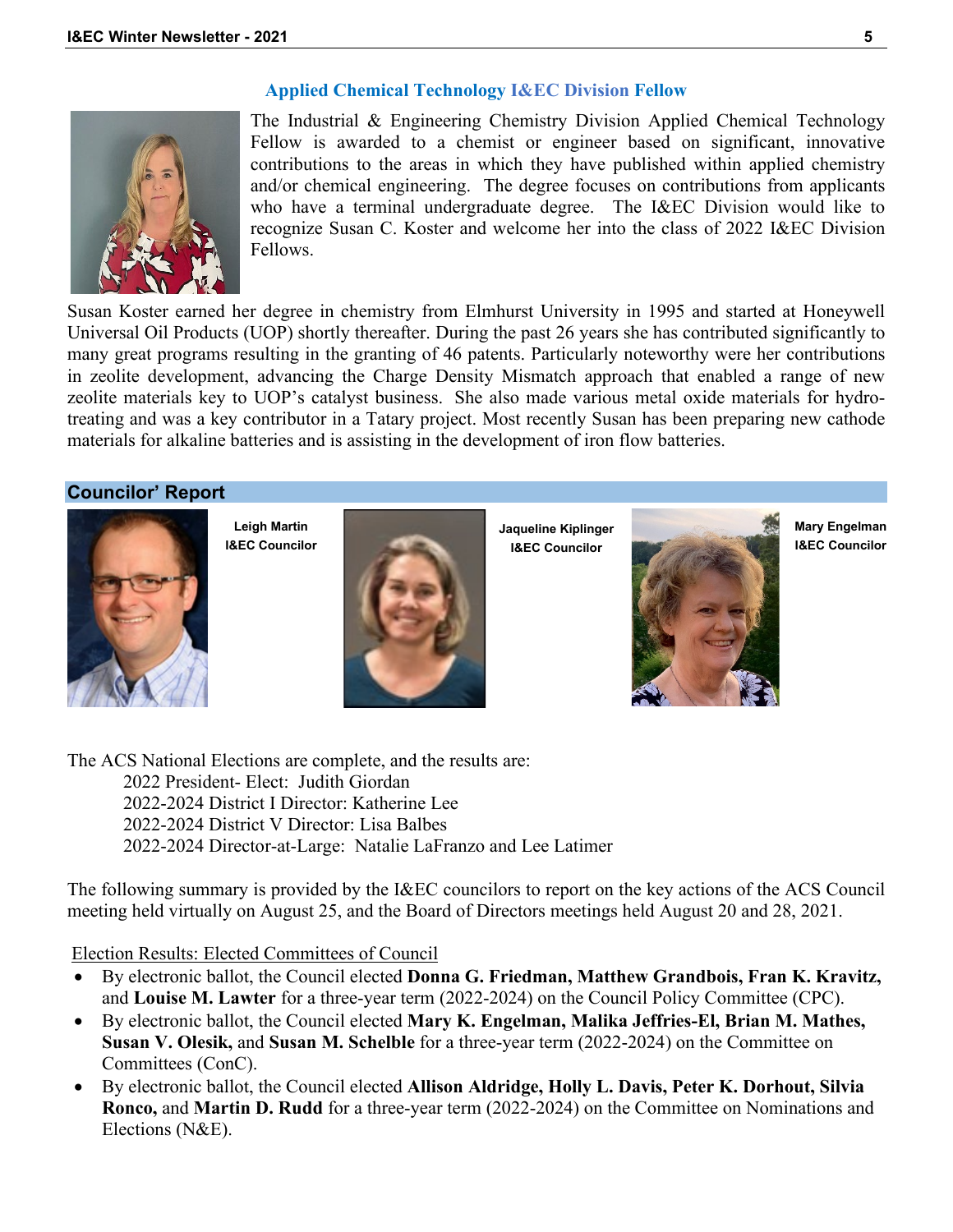## Other Council Actions

# **Key Actions**

- On the recommendation of the Committee on Committees, and with the concurrence of the Council Policy Committee, Council approved the Petition to Amend the Duties of the Committee on Minority Affairs*.* The Petition was amended on the floor of Council to strike the word 'minority' in Standing Rule VIII, Sec. 1, b, (9). The Board added its approval in its meeting on August 28.
- The Council (and then the Board) also approved the continuation of the Committee on Environmental Improvement.
- On the recommendation of the Committee on Economic and Professional Affairs, and with the concurrence of the Council Policy Committee, Council (and then the Board) approved the 10th version of the Professional Employment Guidelines.

## **Council Special Discussion**

President Cheng introduced and led a special discussion on ideas to increase involvement and membership from business and industry. For the last 5 years there has been a steady decrease in industry members. This can be attributed to a variety of factors, but there have been ongoing efforts to decrease the cost-related attrition while increasing member value.

To address value, ACS has a variety of offerings available to members to advance, discover, connect, and share. To address cost, actions were taken by the Council this past spring in the schedule of membership for 2022 that will provide industry members with flexibility as to membership options. Councilor input was then requested on the following two questions:

- 1. How can we improve the value that ACS provides to its industrial and business members?
- 2. How can we encourage academic inventors and entrepreneurs and support start-ups?

## **Resolutions**

The Council passed several resolutions:

- − In memory of two deceased Past Presidents, Helen M. Free and Daryle H. Busch;
- − In memory of deceased Councilors: Dr. Esther A.H. Hopkins, Ms. Jane V. Thomas, Dr. Joseph M. Antonucci, and Dr. Mark D. Frishberg;
- − Expressing thanks to the officers and members of the Georgia Local Section; and
- − Acknowledging H.N. Cheng's service as ACS President and presiding officer of Council

# Highlights from Committee Reports

## **Budget and Finance**

The Society's 2021 financial performance through June 30 yielded a Net Surplus from Operations of \$55.0 million, which is \$33.6 million favorable to budget and almost \$6 million greater than the same period in 2020. These mid-year results are based on total revenues of \$324.4 million that are 4.3% favorable to budget, and total expenses of \$269.4 million, or 7% below budget, with unrestricted net assets estimated at \$645 million.

# **Committee on Committees**

ConC will again conduct a Committee Census (formerly called the Committee Demographic Survey) of all Society Committee personnel, including the members of committees elected by Council, in February 2022. This census gives ConC a snapshot of where the committee demographic picture stands as they look toward future recruitment and retention. To assist ACS in advancing its core value of Diversity, Equity, Inclusion and Respect, ConC would like to encourage all committee members and ACS leaders to take the two-hour course entitled "Leading Inclusively: Beyond Lip Service," developed by La'Wana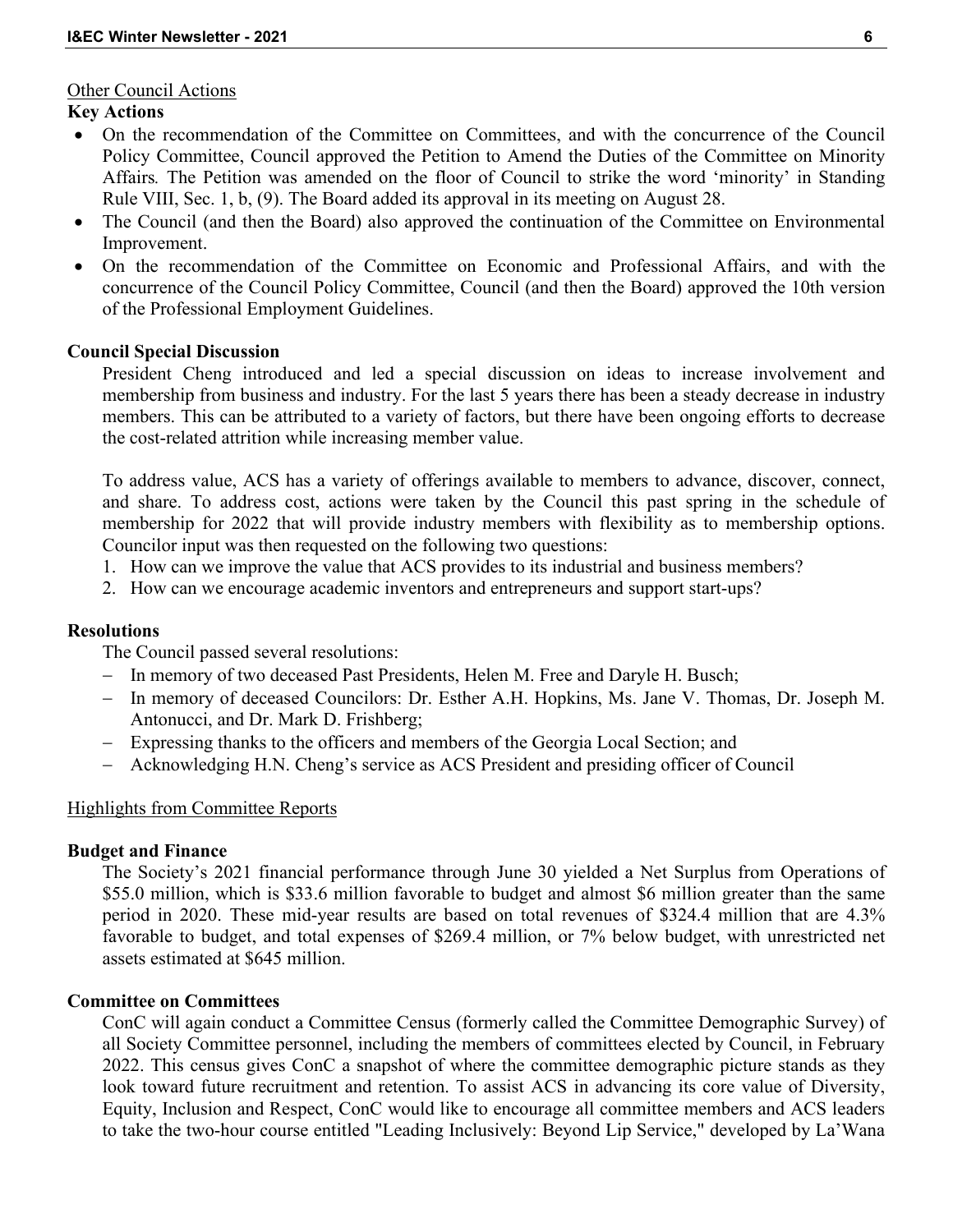Harris, a Certified Diversity Executive, International Coaching Federation (ICF) Credentialed Coach, and global leadership development professional. To Register, please go to https://learning.acs.org/course/view.php?id=996 to register.

## **Nominations and Elections**

The Committee on Nominations and Elections solicits Councilors' input regarding qualified individuals for President-Elect and/or Directors for future consideration. Suggestions may be sent to nomelect@acs.org.

## **Meetings & Expositions**

The Fall 2021 Meeting was held live from August 22-26, and on-demand from August 30 – September 30. As of August 25th, there were 8,205 registrations (1,895 hybrid and 6,310 virtual). Of the approximately 1,200 oral sessions held, 71 were only in-person, 244 were hybrid, and 855 were held virtually.

## **Actions of the Board of Directors - Executive Session**

The ACS Board of Directors met virtually in Executive Session on August 20 and 28, 2021 and considered a number of key strategic issues and responded with several actions. The Board opened its session with a reflection on Diversity, Equity, Inclusion and Respect (DEIR).

#### **The Board's Committees**

The Board received and discussed reports from its committees on Budget and Finance, Executive Compensation, Professional and Member Relations, Public Affairs and Public Relations, the Advisory Board for the Green Chemistry Institute, the Governing Board for the American Association of Chemistry Teachers, and the Society committees on Education and Publications. The committees requested and obtained Board action on one or more items, as follows.

- On recommendation of the Society Committee on Publications, the Board voted to approve the reappointments of Editors-in-Chief for several ACS journals. Those appointments will be announced in C&EN once the individuals have been notified and appropriate arrangements for their continued service have been made.
- On recommendation of the Committee on Professional and Member Relations, the Board approved a Society nominee for the 2022 National Science Board Public Service Award.
- On the recommendation of the Committee on Budget and Finance, the Board approved the ACS 2022 Spring and Fall Meetings in-person/hybrid member registration fee at \$399 and the virtual member registration fee at \$199, both within a range of +/- 15%.
- On the recommendation of the Governing Board for the American Association of Chemistry Teachers (AACT), the Board approved amendments to the Board Regulations concerning the membership, appointment, and terms for the Governing Board for AACT.
- The Board received an extensive briefing and approved several recommendations from its Committee on Executive Compensation. The compensation of the Society's executive staff continues to be reviewed regularly by the Board.

#### **The Chief Executive Officer's Report**

The Board received an extensive report from the Chief Executive Officer on current issues relating to the Core Value of DEIR; COVID and the return to ACS Offices; Membership; Financials; and on upcoming events and activities. The Vice President for Philanthropy provided a presentation, "Impact of COVID on Fundraising" during the report. The presidents of CAS and ACS Publications engaged in discussions with the Board on the activities, opportunities, and challenges of their respective divisions.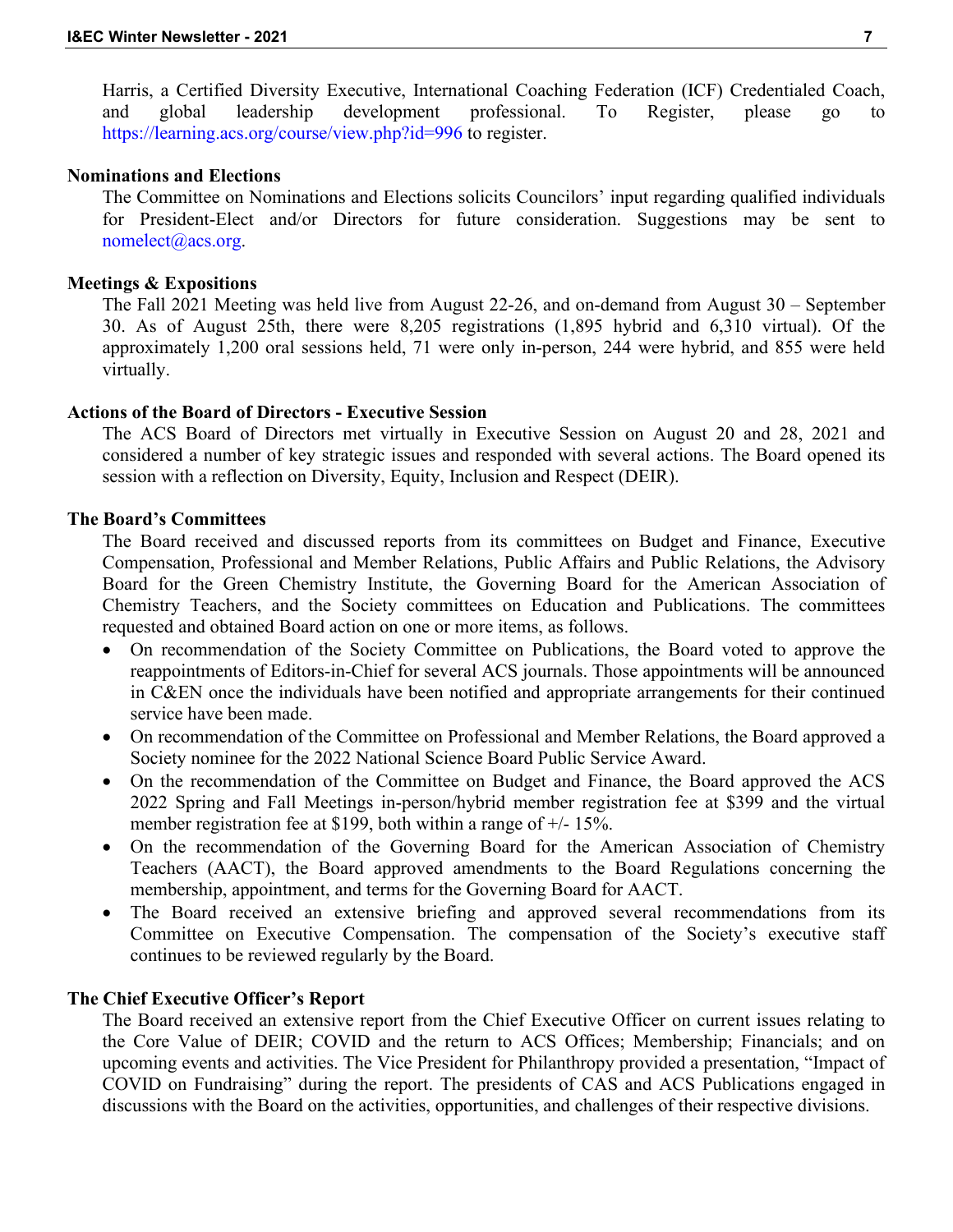#### **Other Society Business**

The Board heard reports from the Presidential Succession on their current and planned activities for 2021 and 2022; received relevant updates on current legal issues from the ACS General Counsel; and had an initial debrief on the ACS Fall 2021 meeting, including a review of the format, technology, key events, and the presentations of science information at the meeting.

The Executive Vice President for Scientific Advancement provided an update on ACS efforts to address the United Nations Sustainable Development Goals.

Members of the Board Working Group on Board Structure and Representation sought input from their Board colleagues on possible models for international representation on the Board.

## **Confirmation of Council Actions**

As required in the Standing Rules, the Board voted and confirmed the Council's actions taken on August 25, 2021 to approve the Petition to Amend the Duties of the Committee on Minority Affairs; approved the continuation of the Committee on Environmental Improvement; and approved the ACS Professional Employment Guidelines (10th Edition).

#### **Programming Chair's Report**

Dear I&EC Members,

I would like to start with extending my gratitude towards everyone who supports and continues to be engaged in Programming. Fall 2021 National Meeting is now behind us, and I would like to thank the Programming Committee, Symposium Organizers, Session Chairs, and all of the Attendees who contributed to the success of the Meeting during continuing unpredictable environment. I truly hope this was the last time we had to host symposia fully virtually and that the next National Meeting will look much more like a normal Meeting.

I am very excited to announce that we have a great slate of symposia planned for the Spring 2022 Meeting that will take place in San Diego, CA. We will have more details about how the Spring Meeting will look like closer to the date, however, for now you can find a more comprehensive list of symposia we will be hosting below:

I&EC Fellows Symposium I&EC General Papers I&EC General Posters Functional Materials for Industrial Applications: Chemistry, Modeling and Process Rare Earth Separations: From Fundamentals to Advanced Processes I&EC Bonding the Chemical Enterprise with Decarbonization

I would like to thank all the symposium organizers and presenters who have contributed their efforts for the Spring 2022 Meeting. We are still working on the details of navigating a challenging and atypical environment, so I thank them for their resilience and zest.

We are extremely honored to co-sponsor a symposium on Hydrocracking and Hydrotreating with ENFL and cultivating the partnership between our two divisions.

At the start of 2022 there will be a number of changes in I&EC Programming. First, our Deputy Programming Chair – John Clegg, elected to not be serving on the Programming Committee due to a number of engagements and busy life. We would like to thank John for his service and wish him best of luck in his

**Anna C. Ivashko I&EC Programming Chair**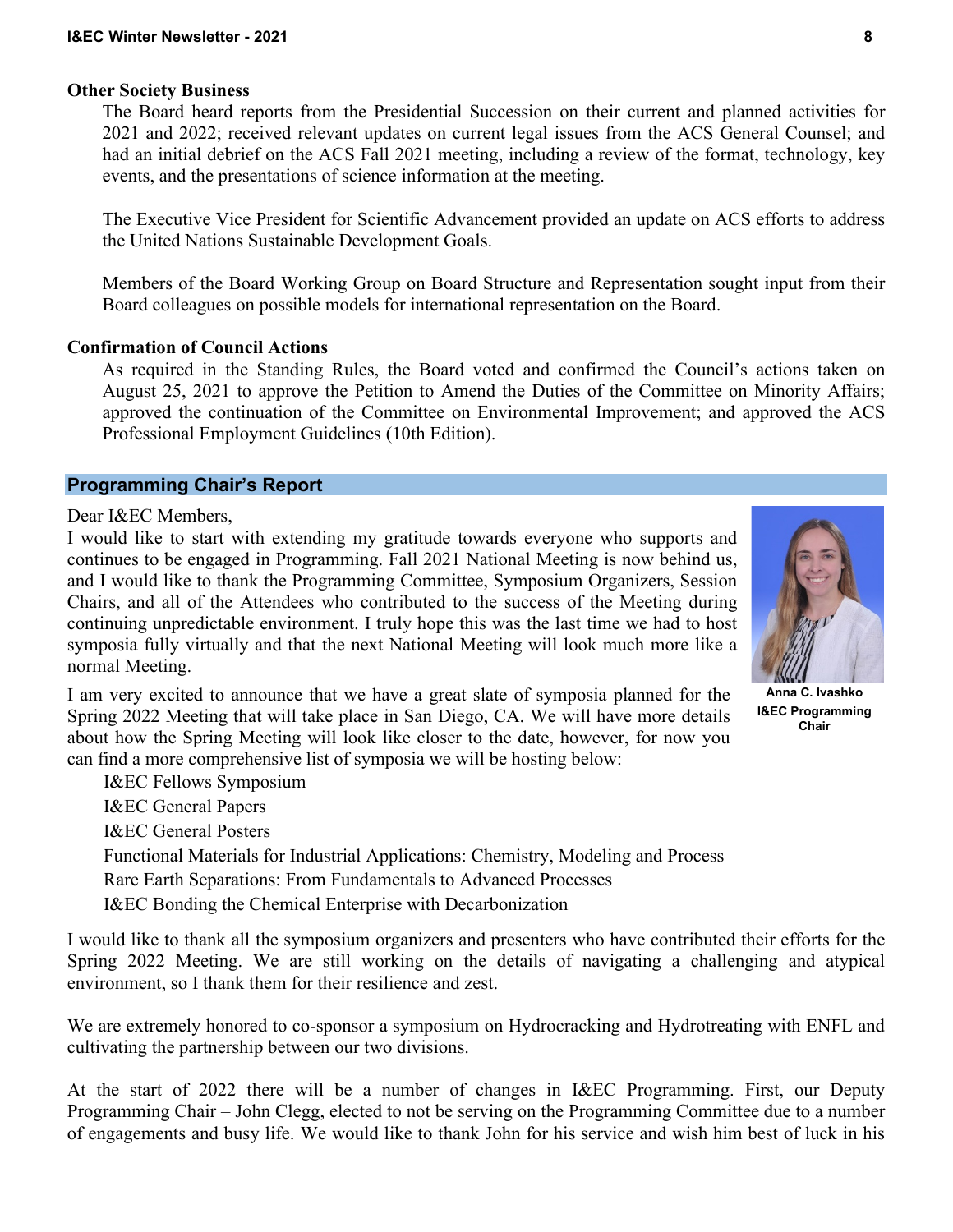future endeavors. Secondly, June Kowalski will remain in her current role as an I&EC Programming Secretary and knowing her dedication and hard work, I have no doubt she will continue to contribute to the success of I&EC. On a personal note, June recently moved to Colorado and took a job as a Project Specialist at Loxo Oncology at Lilly! Congratulations to June on her move and best of luck in the new job!

Lastly, as I was elected to become I&EC Chair-Elect, I will no longer serve as the Programming Chair. It has been an honor to serve in this position and I am grateful for everyone I have met and worked with either in person or virtually to continue the success of I&EC Programming and I look forward to further serve the Division in my next role. At this point, I would like to welcome and introduce Austin Evans as the new Programming Chair at the start of 2022! Currently Austin is a Schmidt Science Fellow working do develop organic electronics as a post-doc at Columbia. I have no doubt Austin will succeed and continue to further strengthen I&EC Programming!

With the Holiday season upon us, I would like to wish all of You a very happy and healthy Holiday Season full of family, friends, laughter, and joy!

For any questions and ideas in regards to I&EC Programming please contact any of us on the Programming Committee! Hoping to see everyone at an in-person meeting in the near future!!

# **Membership**

The Membership Committee is employing the Mail Chimp website through the [iec.membership.committee@gmail.com](mailto:iec.membership.committee@gmail.com) email address to communicate with our members and poll them about membership changes including welcoming new members and requesting information from outgoing members. Please ensure that this account is not being directed into your junk mail folders. We would greatly appreciate your response to any email that we send and will try to only send a minimum of essential emails.

**Glenn Fugate Membership Committee Chair**

The Membership committee is also developing a clearinghouse for volunteer opportunities within the Division. While many of these are to support developing social media and other efforts, if you have interest in becoming more engaged within the

I&EC Division or have suggestions on potential volunteer activities that you would like to discuss, please email the Membership Committee at the above email address.

# **Call for Nominations: I&EC Division Fellows Award for the Class of 2023**

It is a pleasure to inform you that the Division is now receiving nominations for the 17th annual I&EC Division Fellows Award.

The I&EC Division will make up to four awards annually:

(1) I&EC Division Fellow:

A chemist or engineer is selected from an academic, industrial, or government laboratory based on innovative contributions to the areas in which they have published within applied chemistry and/or chemical engineering. Patents are given equal weight to papers in the open literature and nominations from industry are encouraged.

(2) I&EC Division Early Career Fellow:

The criteria are the same as those for Division Fellow, but the award is for an individual up to 40 years old (as of the current calendar year) and thus in the earlier stage of their career.